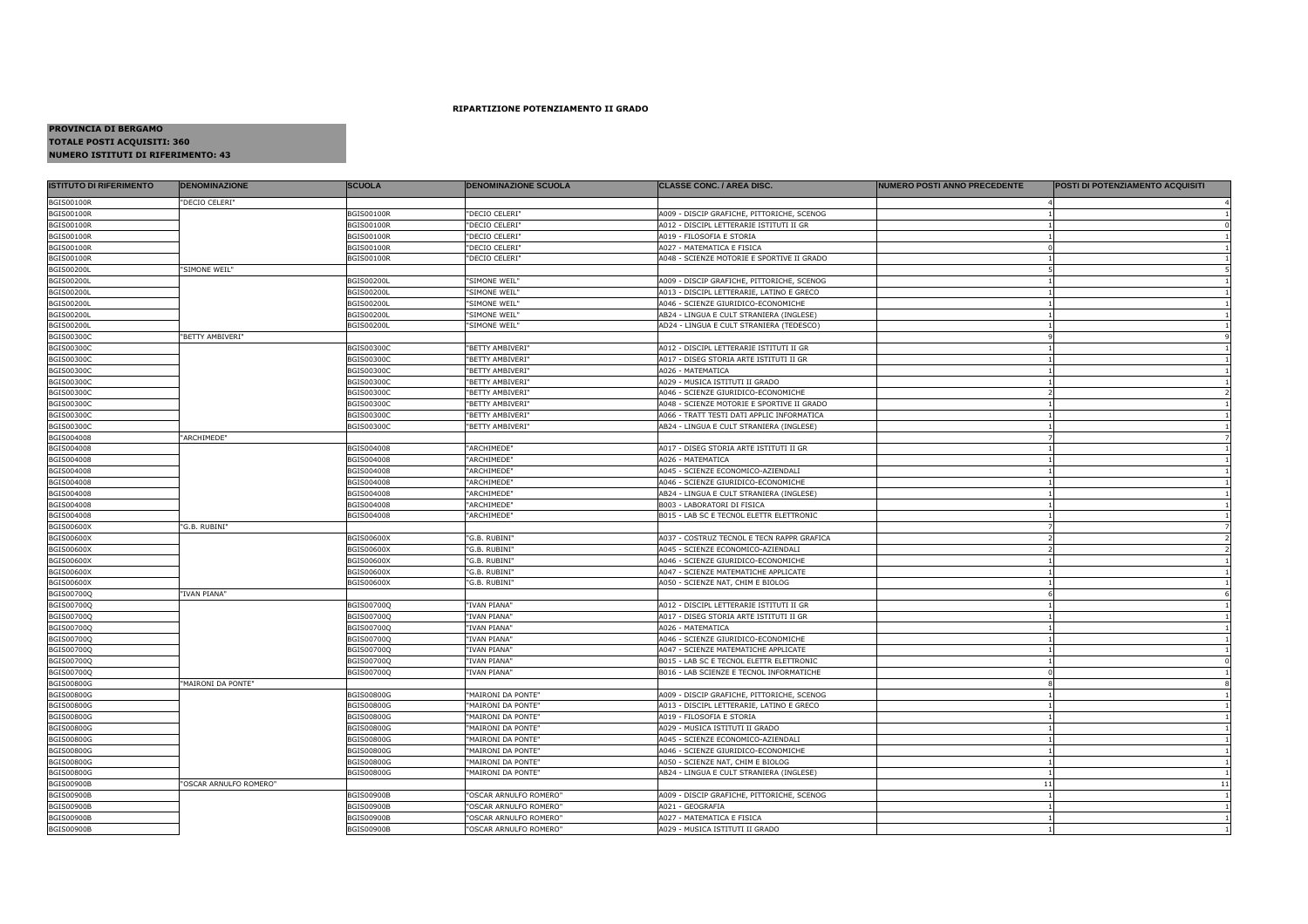| <b>BGIS00900B</b>        |                       | <b>BGIS00900B</b>        | "OSCAR ARNULFO ROMERO"               | A045 - SCIENZE ECONOMICO-AZIENDALI                         |                |                                                                            |
|--------------------------|-----------------------|--------------------------|--------------------------------------|------------------------------------------------------------|----------------|----------------------------------------------------------------------------|
| <b>BGIS00900B</b>        |                       | <b>BGIS00900B</b>        | 'OSCAR ARNULFO ROMERO"               | A046 - SCIENZE GIURIDICO-ECONOMICHE                        |                |                                                                            |
| <b>BGIS00900B</b>        |                       | <b>BGIS00900B</b>        | 'OSCAR ARNULFO ROMERO"               | 4054 - STORIA DELL'ARTE                                    |                |                                                                            |
| <b>BGIS00900B</b>        |                       | BGIS00900B               | "OSCAR ARNULFO ROMERO"               | AB24 - LINGUA E CULT STRANIERA (INGLESE)                   |                | -1                                                                         |
| <b>BGIS00900B</b>        |                       | BGIS00900B               | "OSCAR ARNULFO ROMERO"               | AD24 - LINGUA E CULT STRANIERA (TEDESCO)                   |                |                                                                            |
| <b>BGIS01100B</b>        | "LUIGI EINAUDI"       |                          |                                      |                                                            | $\mathsf{Q}$   |                                                                            |
| BGIS01100B               |                       | BGIS01100B               | "LUIGI EINAUDI"                      | A009 - DISCIP GRAFICHE, PITTORICHE, SCENOG                 |                |                                                                            |
| <b>BGIS01100B</b>        |                       | BGIS01100B               | "LUIGI EINAUDI"                      | A018 - FILOSOFIA E SCIENZE UMANE                           |                | -1                                                                         |
| <b>BGIS01100B</b>        |                       | BGIS01100B               | "LUIGI EINAUDI"                      | A026 - MATEMATICA                                          |                | -1                                                                         |
| <b>BGIS01100B</b>        |                       | BGIS01100B               | "LUIGI EINAUDI"                      | A027 - MATEMATICA E FISICA                                 |                |                                                                            |
| BGIS01100B               |                       | BGIS01100B               | "LUIGI EINAUDI"                      | A045 - SCIENZE ECONOMICO-AZIENDALI                         |                |                                                                            |
| <b>BGIS01100B</b>        |                       | BGIS01100B               | "LUIGI EINAUDI"                      | A046 - SCIENZE GIURIDICO-ECONOMICHE                        |                |                                                                            |
| BGIS01100B               |                       | BGIS01100B               | "LUIGI EINAUDI"                      | A054 - STORIA DELL'ARTE                                    |                | $\overline{1}$                                                             |
| BGIS01100B               |                       | BGIS01100B               | "LUIGI EINAUDI"                      | A066 - TRATT TESTI DATI APPLIC INFORMATICA                 |                | $\mathbf{1}$                                                               |
| BGIS01100B               |                       | BGIS01100B               | "LUIGI EINAUDI"                      | AA24 - LINGUA E CULT STRANIERA (FRANCESE)                  |                |                                                                            |
| BGIS012007               | "ANDREA FANTONI"      |                          |                                      |                                                            |                |                                                                            |
| BGIS012007               |                       | BGIS012007               | "ANDREA FANTONI"                     | A017 - DISEG STORIA ARTE ISTITUTI II GR                    |                | -1                                                                         |
| BGIS012007               |                       | BGIS012007               | "ANDREA FANTONI'                     | A021 - GEOGRAFIA                                           |                |                                                                            |
| BGIS012007               |                       | BGIS012007               | "ANDREA FANTONI"                     | A037 - COSTRUZ TECNOL E TECN RAPPR GRAFICA                 |                | $\Omega$                                                                   |
| BGIS012007               |                       | BGIS012007               | "ANDREA FANTONI"                     | A045 - SCIENZE ECONOMICO-AZIENDALI                         |                |                                                                            |
| BGIS012007               |                       | BGIS012007               | 'ANDREA FANTONI"                     | A046 - SCIENZE GIURIDICO-ECONOMICHE                        |                |                                                                            |
| BGIS012007               |                       | BGIS012007               | "ANDREA FANTONI"                     | A054 - STORIA DELL'ARTE                                    |                | $\overline{1}$                                                             |
| BGIS012007               |                       | BGIS012007               | "ANDREA FANTONI"                     | AB24 - LINGUA E CULT STRANIERA (INGLESE)                   |                |                                                                            |
| BGIS012007               |                       | BGIS012007               | "ANDREA FANTONI"                     | B016 - LAB SCIENZE E TECNOL INFORMATICHE                   | $\Omega$       |                                                                            |
| BGIS013003               | "DAVID MARIA TUROLDO" |                          |                                      |                                                            | 10             | 10                                                                         |
| BGIS013003               |                       | BGIS013003               | "DAVID MARIA TUROLDO"                | A017 - DISEG STORIA ARTE ISTITUTI II GR                    |                | -1                                                                         |
| BGIS013003               |                       | BGIS013003               | "DAVID MARIA TUROLDO"                | A019 - FILOSOFIA E STORIA                                  | $\overline{2}$ | $\overline{2}$                                                             |
| BGIS013003               |                       | BGIS013003               | "DAVID MARIA TUROLDO"                | A027 - MATEMATICA E FISICA                                 |                |                                                                            |
| BGIS013003               |                       | BGIS013003               | "DAVID MARIA TUROLDO"                | A037 - COSTRUZ TECNOL E TECN RAPPR GRAFICA                 |                |                                                                            |
| BGIS013003               |                       | 3GIS013003               | "DAVID MARIA TUROLDO"                | A046 - SCIENZE GIURIDICO-ECONOMICHE                        |                |                                                                            |
| BGIS013003               |                       | BGIS013003               | "DAVID MARIA TUROLDO"                | A048 - SCIENZE MOTORIE E SPORTIVE II GRADO                 |                | $\overline{1}$                                                             |
| BGIS013003               |                       | BGIS013003               | "DAVID MARIA TUROLDO"                | A050 - SCIENZE NAT, CHIM E BIOLOG                          |                |                                                                            |
| BGIS013003               |                       | BGIS013003               | "DAVID MARIA TUROLDO"                | AB24 - LINGUA E CULT STRANIERA (INGLESE)                   |                |                                                                            |
| <b>BGIS01400V</b>        | "LORENZO LOTTO"       |                          |                                      |                                                            | 10             | 10                                                                         |
| <b>BGIS01400V</b>        |                       | BGIS01400V               | "LORENZO LOTTO"                      | A009 - DISCIP GRAFICHE, PITTORICHE, SCENOG                 |                | -1                                                                         |
| <b>BGIS01400V</b>        |                       | BGIS01400V               | "LORENZO LOTTO"                      | A011 - DISCIPLINE LETTERARIE E LATINO                      |                | -1                                                                         |
| BGIS01400V               |                       | BGIS01400V               | "LORENZO LOTTO"                      | A037 - COSTRUZ TECNOL E TECN RAPPR GRAFICA                 |                |                                                                            |
| BGIS01400V               |                       | BGIS01400V               | "LORENZO LOTTO"                      | A041 - SCIENZE E TECNOLOGIE INFORMATICHE                   |                |                                                                            |
|                          |                       |                          | "LORENZO LOTTO"                      | A045 - SCIENZE ECONOMICO-AZIENDALI                         |                |                                                                            |
|                          |                       |                          |                                      |                                                            |                |                                                                            |
| BGIS01400V               |                       | 3GIS01400V               |                                      |                                                            |                |                                                                            |
| <b>BGIS01400V</b>        |                       | BGIS01400V               | "LORENZO LOTTO"                      | A046 - SCIENZE GIURIDICO-ECONOMICHE                        |                |                                                                            |
| BGIS01400V               |                       | BGIS01400V               | "LORENZO LOTTO"                      | A047 - SCIENZE MATEMATICHE APPLICATE                       | $\mathcal{P}$  |                                                                            |
| BGIS01400V               |                       | BGIS01400V               | "LORENZO LOTTO"                      | A050 - SCIENZE NAT, CHIM E BIOLOG                          |                |                                                                            |
| <b>BGIS01600E</b>        | "VALLE SERIANA"       |                          |                                      |                                                            | 10             |                                                                            |
| <b>BGIS01600E</b>        |                       | <b>BGIS01600E</b>        | 'VALLE SERIANA"                      | A009 - DISCIP GRAFICHE, PITTORICHE, SCENOG                 |                |                                                                            |
| <b>BGIS01600E</b>        |                       | BGIS01600E               | "VALLE SERIANA"                      | A017 - DISEG STORIA ARTE ISTITUTI II GR                    |                |                                                                            |
| <b>BGIS01600E</b>        |                       | <b>BGIS01600E</b>        | "VALLE SERIANA"                      | A018 - FILOSOFIA E SCIENZE UMANE                           |                |                                                                            |
| <b>BGIS01600E</b>        |                       | <b>BGIS01600E</b>        | "VALLE SERIANA"                      | A019 - FILOSOFIA E STORIA                                  |                |                                                                            |
| <b>BGIS01600E</b>        |                       | BGIS01600E               | "VALLE SERIANA"                      | A020 - FISICA                                              |                | $\overline{z}$<br>$\overline{1}$<br>10<br>-1<br>$\overline{1}$<br>$\Omega$ |
| <b>BGIS01600E</b>        |                       | <b>BGIS01600E</b>        | "VALLE SERIANA"                      | A026 - MATEMATICA                                          |                |                                                                            |
| <b>BGIS01600E</b>        |                       | <b>BGIS01600E</b>        | "VALLE SERIANA"                      | A037 - COSTRUZ TECNOL E TECN RAPPR GRAFICA                 |                |                                                                            |
| <b>BGIS01600E</b>        |                       | <b>BGIS01600E</b>        | "VALLE SERIANA"                      | A046 - SCIENZE GIURIDICO-ECONOMICHE                        |                | -1<br>$\overline{1}$                                                       |
| <b>BGIS01600E</b>        |                       | BGIS01600E               | "VALLE SERIANA"                      | A050 - SCIENZE NAT, CHIM E BIOLOG                          |                |                                                                            |
| <b>BGIS01600E</b>        |                       | <b>BGIS01600E</b>        | "VALLE SERIANA"                      | AB24 - LINGUA E CULT STRANIERA (INGLESE)                   |                |                                                                            |
| BGIS01700A               | "ETTORE MAJORANA"     |                          |                                      |                                                            | 10             | $\overline{2}$<br>10                                                       |
| BGIS01700A               |                       | <b>BGIS01700A</b>        | "ETTORE MAJORANA"                    | A013 - DISCIPL LETTERARIE, LATINO E GRECO                  |                |                                                                            |
| BGIS01700A               |                       | <b>BGIS01700A</b>        | "ETTORE MAJORANA"                    | A029 - MUSICA ISTITUTI II GRADO                            |                |                                                                            |
| <b>BGIS01700A</b>        |                       | <b>BGIS01700A</b>        | "ETTORE MAJORANA"                    | A037 - COSTRUZ TECNOL E TECN RAPPR GRAFICA                 |                |                                                                            |
| <b>BGIS01700A</b>        |                       | <b>BGIS01700A</b>        | "ETTORE MAJORANA"                    | A040 - TECNOLOGIE ELETTRICHE ELETTRONICHE                  |                | -1                                                                         |
| <b>BGIS01700A</b>        |                       | BGIS01700A               | "ETTORE MAJORANA"                    | A045 - SCIENZE ECONOMICO-AZIENDALI                         |                | $\overline{1}$                                                             |
| BGIS01700A               |                       | BGIS01700A               | "ETTORE MAJORANA"                    | A046 - SCIENZE GIURIDICO-ECONOMICHE                        |                |                                                                            |
| BGIS01700A               |                       | BGIS01700A               | "ETTORE MAJORANA"                    | A047 - SCIENZE MATEMATICHE APPLICATE                       |                |                                                                            |
| <b>BGIS01700A</b>        |                       | <b>BGIS01700A</b>        | "ETTORE MAJORANA"                    | AB24 - LINGUA E CULT STRANIERA (INGLESE)                   |                | $\mathbf{1}$                                                               |
| BGIS01700A               |                       | <b>BGIS01700A</b>        | "ETTORE MAJORANA"                    | B015 - LAB SC E TECNOL ELETTR ELETTRONIC                   |                |                                                                            |
| BGIS021002               | "CESARE PESENTI"      |                          |                                      |                                                            | 8              | $\overline{2}$                                                             |
| BGIS021002               |                       | BGIS021002               | "CESARE PESENTI"                     | A009 - DISCIP GRAFICHE, PITTORICHE, SCENOG                 |                |                                                                            |
| BGIS021002<br>BGIS021002 |                       | BGIS021002<br>BGIS021002 | 'CESARE PESENTI"<br>"CESARE PESENTI" | 1020 - FISICA<br>A040 - TECNOLOGIE ELETTRICHE ELETTRONICHE |                |                                                                            |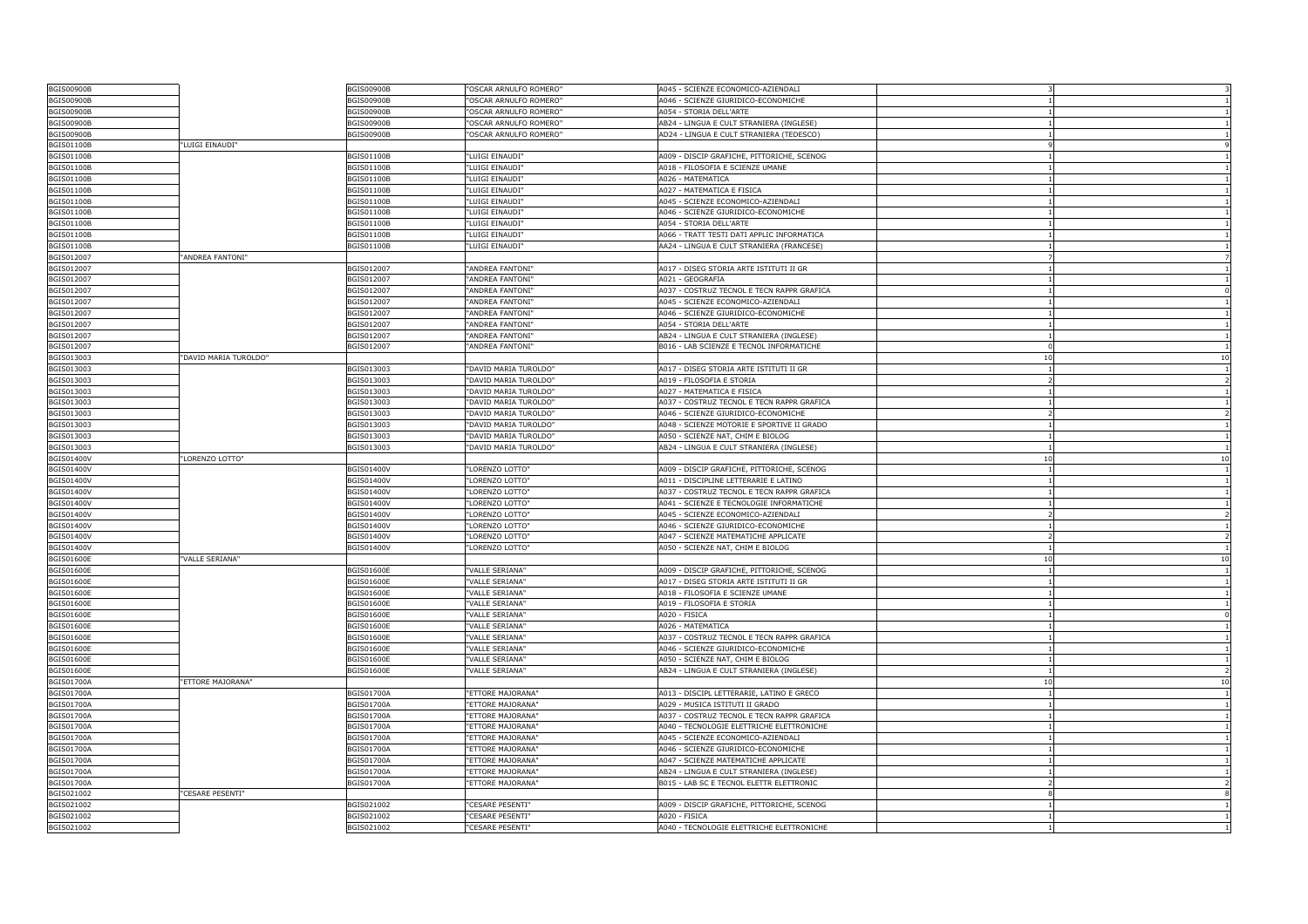| BGIS021002                      |                      | BGIS021002        | 'CESARE PESENTI"       | A046 - SCIENZE GIURIDICO-ECONOMICHE        |               |                          |
|---------------------------------|----------------------|-------------------|------------------------|--------------------------------------------|---------------|--------------------------|
| BGIS021002                      |                      | BGIS021002        | 'CESARE PESENTI"       | A066 - TRATT TESTI DATI APPLIC INFORMATICA |               |                          |
| BGIS021002                      |                      | BGIS021002        | <b>CESARE PESENTI"</b> | AB24 - LINGUA E CULT STRANIERA (INGLESE)   |               |                          |
| BGIS021002                      |                      | BGIS021002        | "CESARE PESENTI"       | B015 - LAB SC E TECNOL ELETTR ELETTRONIC   |               | -1                       |
| <b>BGIS02300N</b>               | "SERAFINO RIVA"      |                   |                        |                                            |               |                          |
| <b>BGIS02300N</b>               |                      | <b>BGIS02300N</b> | "SERAFINO RIVA"        | A012 - DISCIPL LETTERARIE ISTITUTI II GR   |               |                          |
| <b>BGIS02300N</b>               |                      | <b>BGIS02300N</b> | "SERAFINO RIVA"        | A017 - DISEG STORIA ARTE ISTITUTI II GR    |               |                          |
| <b>BGIS02300N</b>               |                      | <b>BGIS02300N</b> | "SERAFINO RIVA"        | A045 - SCIENZE ECONOMICO-AZIENDALI         |               | -1                       |
| <b>BGIS02300N</b>               |                      | <b>BGIS02300N</b> | "SERAFINO RIVA"        | A047 - SCIENZE MATEMATICHE APPLICATE       |               | -1                       |
| <b>BGIS02300N</b>               |                      | <b>BGIS02300N</b> | "SERAFINO RIVA"        | AB24 - LINGUA E CULT STRANIERA (INGLESE)   |               |                          |
| <b>BGIS02300N</b>               |                      | BGIS02300N        | "SERAFINO RIVA"        | AD24 - LINGUA E CULT STRANIERA (TEDESCO)   |               |                          |
| <b>BGIS02300N</b>               |                      | <b>BGIS02300N</b> | "SERAFINO RIVA"        | B015 - LAB SC E TECNOL ELETTR ELETTRONIC   |               |                          |
| BGIS02400D                      | "LORENZO FEDERICI"   |                   |                        |                                            | $\mathsf{Q}$  | $^{\circ}$               |
| BGIS02400D                      |                      | BGIS02400D        | "LORENZO FEDERICI"     | A009 - DISCIP GRAFICHE, PITTORICHE, SCENOG |               |                          |
| BGIS02400D                      |                      | BGIS02400D        | "LORENZO FEDERICI"     | A018 - FILOSOFIA E SCIENZE UMANE           |               |                          |
| BGIS02400D                      |                      | BGIS02400D        | "LORENZO FEDERICI"     | A019 - FILOSOFIA E STORIA                  |               |                          |
| BGIS02400D                      |                      | BGIS02400D        | "LORENZO FEDERICI"     | A026 - MATEMATICA                          |               | -1                       |
| BGIS02400D                      |                      | BGIS02400D        | "LORENZO FEDERICI"     | A027 - MATEMATICA E FISICA                 |               | -1                       |
| BGIS02400D                      |                      | BGIS02400D        | "LORENZO FEDERICI"     | A046 - SCIENZE GIURIDICO-ECONOMICHE        |               |                          |
| BGIS02400D                      |                      | BGIS02400D        | "LORENZO FEDERICI"     | A050 - SCIENZE NAT, CHIM E BIOLOG          |               |                          |
| BGIS02400D                      |                      | BGIS02400D        | "LORENZO FEDERICI"     | AB24 - LINGUA E CULT STRANIERA (INGLESE)   |               |                          |
| BGIS02400D                      |                      | BGIS02400D        | "LORENZO FEDERICI"     | AD24 - LINGUA E CULT STRANIERA (TEDESCO)   |               | $\overline{1}$           |
| BGIS026005                      | "MARIAGRAZIA MAMOLI" |                   |                        |                                            | 11            | 11                       |
| BGIS026005                      |                      | BGIS026005        | "MARIAGRAZIA MAMOLI"   | A009 - DISCIP GRAFICHE, PITTORICHE, SCENOG |               |                          |
| BGIS026005                      |                      | BGIS026005        | "MARIAGRAZIA MAMOLI"   | A017 - DISEG STORIA ARTE ISTITUTI II GR    |               |                          |
| BGIS026005                      |                      | BGIS026005        | "MARIAGRAZIA MAMOLI'   | A019 - FILOSOFIA E STORIA                  |               | -1                       |
| BGIS026005                      |                      | BGIS026005        | "MARIAGRAZIA MAMOLI'   | A026 - MATEMATICA                          |               | -1                       |
| BGIS026005                      |                      | BGIS026005        | "MARIAGRAZIA MAMOLI'   | A029 - MUSICA ISTITUTI II GRADO            |               |                          |
| BGIS026005                      |                      | BGIS026005        | "MARIAGRAZIA MAMOLI'   | A045 - SCIENZE ECONOMICO-AZIENDALI         |               |                          |
| BGIS026005                      |                      | BGIS026005        | 'MARIAGRAZIA MAMOLI'   | A046 - SCIENZE GIURIDICO-ECONOMICHE        |               |                          |
| BGIS026005                      |                      | BGIS026005        | "MARIAGRAZIA MAMOLI"   | A048 - SCIENZE MOTORIE E SPORTIVE II GRADO |               | $\overline{1}$           |
| BGIS026005                      |                      | BGIS026005        | "MARIAGRAZIA MAMOLI"   | AB24 - LINGUA E CULT STRANIERA (INGLESE)   |               |                          |
| BGIS026005                      |                      | BGIS026005        | "MARIAGRAZIA MAMOLI'   | B016 - LAB SCIENZE E TECNOL INFORMATICHE   |               |                          |
| BGIS027001                      | "GAETANO CANTONI"    |                   |                        |                                            |               | 6                        |
| BGIS027001                      |                      | BGIS027001        | 'GAETANO CANTONI'      | A037 - COSTRUZ TECNOL E TECN RAPPR GRAFICA |               | -1                       |
| BGIS027001                      |                      | BGIS027001        | "GAETANO CANTONI"      | A046 - SCIENZE GIURIDICO-ECONOMICHE        |               |                          |
| BGIS027001                      |                      | BGIS027001        | "GAETANO CANTONI"      | A050 - SCIENZE NAT, CHIM E BIOLOG          |               |                          |
| BGIS027001                      |                      | BGIS027001        | "GAETANO CANTONI"      | A051 - SCIENZE, TECNOL E TECN AGR          |               |                          |
| BGIS027001                      |                      | BGIS027001        | 'GAETANO CANTONI'      | AB24 - LINGUA E CULT STRANIERA (INGLESE)   |               |                          |
| BGIS027001                      |                      | BGIS027001        | "GAETANO CANTONI"      | B015 - LAB SC E TECNOL ELETTR ELETTRONIC   |               | $\overline{1}$           |
| <b>BGIS02900L</b>               | "CATERINA CANIANA"   |                   |                        |                                            | 6             | -6                       |
| <b>BGIS02900L</b>               |                      | BGIS02900L        | "CATERINA CANIANA"     | A009 - DISCIP GRAFICHE, PITTORICHE, SCENOG |               |                          |
| BGIS02900L                      |                      | <b>BGIS02900L</b> | "CATERINA CANIANA"     | A026 - MATEMATICA                          |               |                          |
| <b>BGIS02900L</b>               |                      | <b>BGIS02900L</b> | "CATERINA CANIANA"     | A045 - SCIENZE ECONOMICO-AZIENDALI         |               | -1                       |
| <b>BGIS02900L</b>               |                      | <b>BGIS02900L</b> | "CATERINA CANIANA"     | A046 - SCIENZE GIURIDICO-ECONOMICHE        |               | $\overline{1}$           |
| <b>BGIS02900L</b>               |                      | <b>BGIS02900L</b> | "CATERINA CANIANA"     | A048 - SCIENZE MOTORIE E SPORTIVE II GRADO |               |                          |
| <b>BGIS02900L</b>               |                      | <b>BGIS02900L</b> | "CATERINA CANIANA"     | A054 - STORIA DELL'ARTE                    |               |                          |
| BGIS03100L                      | "MARIO RIGONI STERN" |                   |                        |                                            |               |                          |
| BGIS03100L                      |                      | BGIS03100L        | "MARIO RIGONI STERN"   | A012 - DISCIPL LETTERARIE ISTITUTI II GR   |               | $^{\circ}$               |
| <b>BGIS03100L</b>               |                      | <b>BGIS03100L</b> | "MARIO RIGONI STERN"   | A019 - FILOSOFIA E STORIA                  |               | -1                       |
| BGIS03100L                      |                      | BGIS03100L        | "MARIO RIGONI STERN"   | A027 - MATEMATICA E FISICA                 | $\Omega$      |                          |
| BGIS03100L                      |                      | BGIS03100L        | "MARIO RIGONI STERN"   | A037 - COSTRUZ TECNOL E TECN RAPPR GRAFICA |               |                          |
| <b>BGIS03100L</b>               |                      | BGIS03100L        | "MARIO RIGONI STERN"   | A046 - SCIENZE GIURIDICO-ECONOMICHE        |               | -1                       |
| BGIS03100L                      |                      | BGIS03100L        | "MARIO RIGONI STERN"   | A048 - SCIENZE MOTORIE E SPORTIVE II GRADO | $\mathbf{1}$  | $\overline{1}$           |
| BGIS03100L                      |                      | <b>BGIS03100L</b> | "MARIO RIGONI STERN"   | A066 - TRATT TESTI DATI APPLIC INFORMATICA | $\mathcal{P}$ |                          |
| BGIS03100L                      |                      | BGIS03100L        | "MARIO RIGONI STERN"   | B015 - LAB SC E TECNOL ELETTR ELETTRONIC   |               |                          |
| <b>BGIS03200C</b>               | "GIULIO NATTA"       |                   |                        |                                            | 12            | 12                       |
| BGIS03200C                      |                      | BGIS03200C        | "GIULIO NATTA"         | A009 - DISCIP GRAFICHE, PITTORICHE, SCENOG |               | -1                       |
| BGIS03200C                      |                      | BGIS03200C        | "GIULIO NATTA"         | A018 - FILOSOFIA E SCIENZE UMANE           |               | $\overline{1}$           |
| BGIS03200C                      |                      |                   | "GIULIO NATTA"         | A019 - FILOSOFIA E STORIA                  | $\mathcal{P}$ |                          |
| BGIS03200C                      |                      |                   |                        |                                            |               |                          |
|                                 |                      | BGIS03200C        |                        |                                            |               |                          |
|                                 |                      | BGIS03200C        | "GIULIO NATTA"         | A027 - MATEMATICA E FISICA                 |               |                          |
| BGIS03200C                      |                      | BGIS03200C        | "GIULIO NATTA"         | A034 - SCIENZE E TECNOLOGIE CHIMICHE       |               | $\overline{\phantom{a}}$ |
| BGIS03200C                      |                      | BGIS03200C        | "GIULIO NATTA"         | A037 - COSTRUZ TECNOL E TECN RAPPR GRAFICA |               | $\overline{1}$           |
| <b>BGIS03200C</b>               |                      | <b>BGIS03200C</b> | "GIULIO NATTA"         | A046 - SCIENZE GIURIDICO-ECONOMICHE        |               |                          |
| BGIS03200C                      |                      | BGIS03200C        | "GIULIO NATTA"         | A050 - SCIENZE NAT, CHIM E BIOLOG          |               |                          |
| <b>BGIS03200C</b><br>BGIS033008 | "ZENALE E BUTINONE"  | <b>BGIS03200C</b> | 'GIULIO NATTA"         | A054 - STORIA DELL'ARTE                    |               |                          |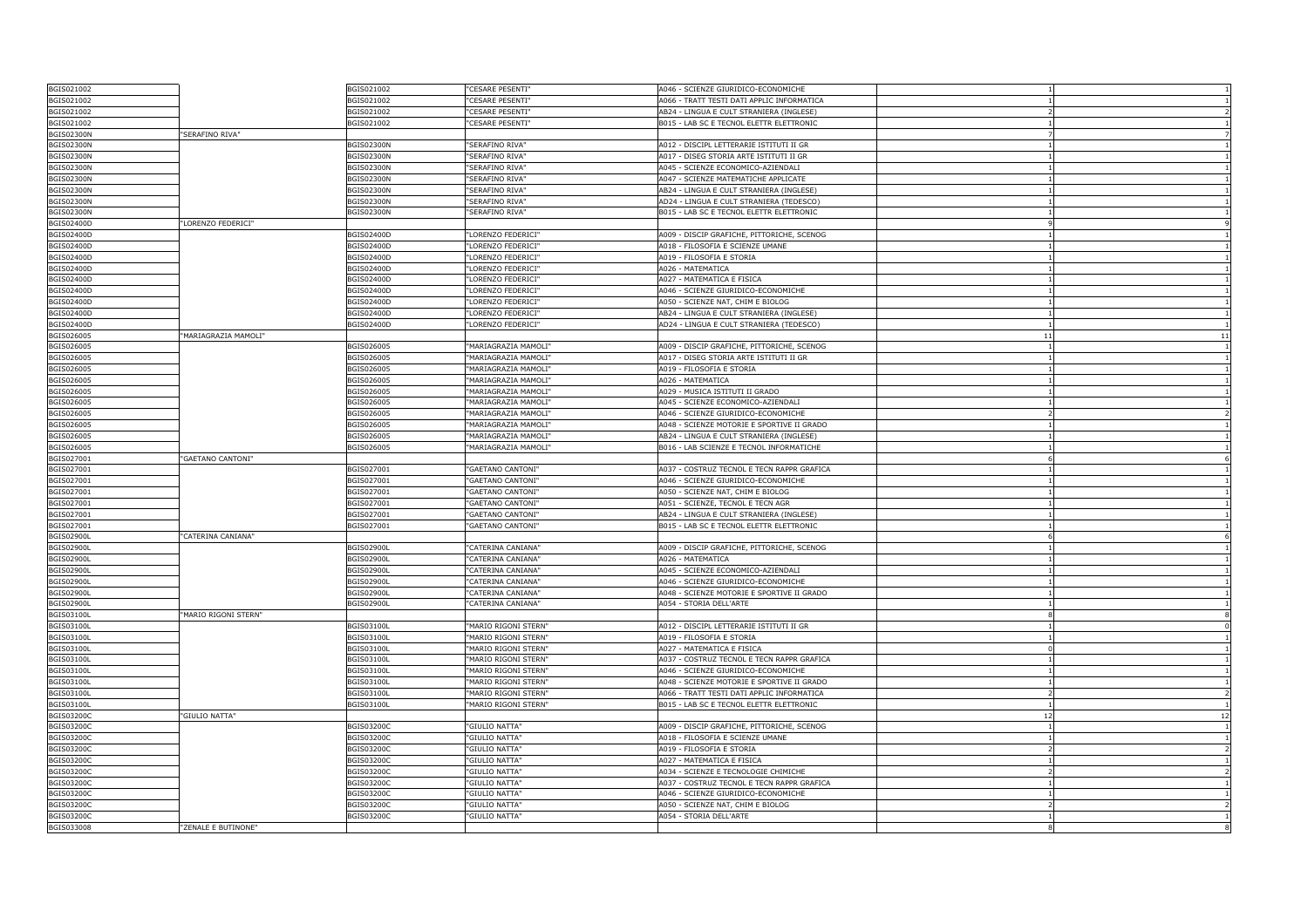| BGIS033008                      |                                     | BGIS033008        | "ZENALE E BUTINONE"                        | A020 - FISICA                              |                |                |
|---------------------------------|-------------------------------------|-------------------|--------------------------------------------|--------------------------------------------|----------------|----------------|
| BGIS033008                      |                                     | BGIS033008        | "ZENALE E BUTINONE"                        | A037 - COSTRUZ TECNOL E TECN RAPPR GRAFICA |                |                |
| BGIS033008                      |                                     | BGIS033008        | "ZENALE E BUTINONE"                        | A045 - SCIENZE ECONOMICO-AZIENDALI         |                |                |
| BGIS033008                      |                                     | BGIS033008        | "ZENALE E BUTINONE"                        | A046 - SCIENZE GIURIDICO-ECONOMICHE        |                | $\overline{1}$ |
| BGIS033008                      |                                     | BGIS033008        | "ZENALE E BUTINONE"                        | A047 - SCIENZE MATEMATICHE APPLICATE       |                |                |
| BGIS033008                      |                                     | BGIS033008        | "ZENALE E BUTINONE"                        | A050 - SCIENZE NAT, CHIM E BIOLOG          |                |                |
| BGIS033008                      |                                     | BGIS033008        | 'ZENALE E BUTINONE"                        | A054 - STORIA DELL'ARTE                    |                |                |
| BGIS033008                      |                                     | BGIS033008        | "ZENALE E BUTINONE"                        | A066 - TRATT TESTI DATI APPLIC INFORMATICA |                | $\overline{1}$ |
| BGIS034004                      | "DON LORENZO MILANI"                |                   |                                            |                                            | 10             | 10             |
| BGIS034004                      |                                     | BGIS034004        | "DON LORENZO MILANI"                       | A018 - FILOSOFIA E SCIENZE UMANE           |                |                |
| BGIS034004                      |                                     | BGIS034004        | "DON LORENZO MILANI"                       | A019 - FILOSOFIA E STORIA                  |                |                |
| BGIS034004                      |                                     | BGIS034004        | "DON LORENZO MILANI"                       | A046 - SCIENZE GIURIDICO-ECONOMICHE        | $\mathcal{P}$  | $\overline{2}$ |
| BGIS034004                      |                                     | BGIS034004        | "DON LORENZO MILANI'                       | A047 - SCIENZE MATEMATICHE APPLICATE       |                | -1             |
| BGIS034004                      |                                     | BGIS034004        | "DON LORENZO MILANI"                       | A048 - SCIENZE MOTORIE E SPORTIVE II GRADO |                | $\overline{1}$ |
| BGIS034004                      |                                     | BGIS034004        | "DON LORENZO MILANI'                       | A050 - SCIENZE NAT, CHIM E BIOLOG          |                |                |
| BGIS034004                      |                                     | BGIS034004        | "DON LORENZO MILANI'                       | A054 - STORIA DELL'ARTE                    |                | $\mathbf{1}$   |
| BGIS034004                      |                                     | BGIS034004        | "DON LORENZO MILANI"                       | AB24 - LINGUA E CULT STRANIERA (INGLESE)   |                | $\overline{2}$ |
| BGIS03600Q                      | "GUGLIELMO MARCONI"                 |                   |                                            |                                            | $\mathbf{q}$   |                |
| BGIS03600Q                      |                                     | BGIS03600Q        | "GUGLIELMO MARCONI"                        | A026 - MATEMATICA                          |                |                |
| BGIS03600Q                      |                                     | BGIS03600Q        | "GUGLIELMO MARCONI'                        | A037 - COSTRUZ TECNOL E TECN RAPPR GRAFICA |                |                |
| BGIS03600Q                      |                                     | BGIS03600Q        | "GUGLIELMO MARCONI"                        | A046 - SCIENZE GIURIDICO-ECONOMICHE        |                | -1             |
| BGIS03600Q                      |                                     | BGIS03600Q        | "GUGLIELMO MARCONI"                        | AB24 - LINGUA E CULT STRANIERA (INGLESE)   |                | $\mathbf{1}$   |
| BGIS03600Q                      |                                     | BGIS03600Q        | "GUGLIELMO MARCONI"                        | B003 - LABORATORI DI FISICA                |                |                |
|                                 |                                     |                   |                                            | B015 - LAB SC E TECNOL ELETTR ELETTRONIC   |                |                |
| BGIS03600Q<br><b>BGIS03700G</b> | "GUGLIELMO OBERDAN"                 | BGIS03600Q        | "GUGLIELMO MARCONI'                        |                                            | 11             | 11             |
|                                 |                                     |                   |                                            |                                            |                |                |
| <b>BGIS03700G</b>               |                                     | BGIS03700G        | "GUGLIELMO OBERDAN"<br>"GUGLIELMO OBERDAN" | A009 - DISCIP GRAFICHE, PITTORICHE, SCENOG |                | $\overline{1}$ |
| <b>BGIS03700G</b>               |                                     | BGIS03700G        |                                            | A019 - FILOSOFIA E STORIA                  |                |                |
| <b>BGIS03700G</b>               |                                     | BGIS03700G        | "GUGLIELMO OBERDAN"                        | A027 - MATEMATICA E FISICA                 |                | $\overline{2}$ |
| BGIS03700G                      |                                     | BGIS03700G        | "GUGLIELMO OBERDAN"                        | A045 - SCIENZE ECONOMICO-AZIENDALI         |                |                |
| <b>BGIS03700G</b>               |                                     | BGIS03700G        | "GUGLIELMO OBERDAN"                        | A046 - SCIENZE GIURIDICO-ECONOMICHE        |                | $\overline{1}$ |
| <b>BGIS03700G</b>               |                                     | BGIS03700G        | "GUGLIELMO OBERDAN"                        | A048 - SCIENZE MOTORIE E SPORTIVE II GRADO |                |                |
| BGIS03700G                      |                                     | <b>BGIS03700G</b> | "GUGLIELMO OBERDAN"                        | A050 - SCIENZE NAT, CHIM E BIOLOG          |                |                |
| <b>BGIS03700G</b>               |                                     | BGIS03700G        | "GUGLIELMO OBERDAN"                        | A054 - STORIA DELL'ARTE                    |                |                |
| <b>BGIS03700G</b>               |                                     | BGIS03700G        | "GUGLIELMO OBERDAN"                        | AA24 - LINGUA E CULT STRANIERA (FRANCESE)  |                | -1             |
| <b>BGIS03700G</b>               |                                     | BGIS03700G        | "GUGLIELMO OBERDAN"                        | AB24 - LINGUA E CULT STRANIERA (INGLESE)   |                | $\overline{1}$ |
| <b>BGIS03800B</b>               | "GUIDO GALLI"                       |                   |                                            |                                            | $\overline{ }$ |                |
| <b>BGIS03800B</b>               |                                     | <b>BGIS03800B</b> | "GUIDO GALLI"                              | A012 - DISCIPL LETTERARIE ISTITUTI II GR   |                |                |
| <b>BGIS03800B</b>               |                                     | <b>BGIS03800B</b> | "GUIDO GALLI"                              | A026 - MATEMATICA                          |                | - 1            |
| <b>BGIS03800B</b>               |                                     | <b>BGIS03800B</b> | "GUIDO GALLI"                              | A045 - SCIENZE ECONOMICO-AZIENDALI         | $\overline{2}$ | $\overline{1}$ |
| <b>BGIS03800B</b>               |                                     | <b>BGIS03800B</b> | "GUIDO GALLI"                              | A048 - SCIENZE MOTORIE E SPORTIVE II GRADO |                |                |
| <b>BGIS03800B</b>               |                                     | BGIS03800B        | "GUIDO GALLI"                              | AA24 - LINGUA E CULT STRANIERA (FRANCESE)  |                |                |
| <b>BGIS03800B</b>               |                                     | <b>BGIS03800B</b> | "GUIDO GALLI"                              | B020 - LAB SERV ENOGASTRON, SETT CUCINA    |                |                |
| BGPC02000C                      | "PAOLO SARPI'                       |                   |                                            |                                            | 5              | 5              |
| BGPC02000C                      |                                     | BGPC02000C        | "PAOLO SARPI"                              | A013 - DISCIPL LETTERARIE, LATINO E GRECO  |                | $\overline{1}$ |
| <b>BGPC02000C</b>               |                                     | BGPC02000C        | "PAOLO SARPI"                              | A027 - MATEMATICA E FISICA                 |                |                |
| BGPC02000C                      |                                     | BGPC02000C        | "PAOLO SARPI"                              | A050 - SCIENZE NAT, CHIM E BIOLOG          |                |                |
| BGPC02000C                      |                                     | BGPC02000C        | "PAOLO SARPI"                              | A054 - STORIA DELL'ARTE                    |                | -1             |
| BGPC02000C                      |                                     | BGPC02000C        | "PAOLO SARPI"                              | AB24 - LINGUA E CULT STRANIERA (INGLESE)   |                |                |
| BGPC07000D                      | LICEO LINGUISTICO "CESARE BATTISTI" |                   |                                            |                                            | $\Omega$       | $\overline{4}$ |
| BGPC07000D                      |                                     | BGPC07000D        | LICEO LINGUISTICO "CESARE BATTISTI"        | A019 - FILOSOFIA E STORIA                  | $\Omega$       |                |
| BGPC07000D                      |                                     | BGPC07000D        | LICEO LINGUISTICO "CESARE BATTISTI"        | AB24 - LINGUA E CULT STRANIERA (INGLESE)   | $\Omega$       | $\overline{2}$ |
| BGPC07000D                      |                                     | BGPC07000D        | LICEO LINGUISTICO "CESARE BATTISTI"        | AD24 - LINGUA E CULT STRANIERA (TEDESCO)   | $\Omega$       |                |
| BGPM010002                      | "P. SECCO SUARDO"                   |                   |                                            |                                            | 12             | 12             |
| BGPM010002                      |                                     | BGPM010002        | "P. SECCO SUARDO"                          | A009 - DISCIP GRAFICHE, PITTORICHE, SCENOG |                |                |
| BGPM010002                      |                                     | BGPM010002        | "P. SECCO SUARDO"                          | A011 - DISCIPLINE LETTERARIE E LATINO      |                |                |
| BGPM010002                      |                                     | BGPM010002        | "P. SECCO SUARDO"                          | A013 - DISCIPL LETTERARIE, LATINO E GRECO  |                | $\overline{1}$ |
| BGPM010002                      |                                     | BGPM010002        | "P. SECCO SUARDO"                          | A018 - FILOSOFIA E SCIENZE UMANE           |                |                |
| BGPM010002                      |                                     | BGPM010002        | "P. SECCO SUARDO"                          | A019 - FILOSOFIA E STORIA                  |                |                |
| BGPM010002                      |                                     | BGPM010002        | "P. SECCO SUARDO"                          | A027 - MATEMATICA E FISICA                 | $\Omega$       |                |
| BGPM010002                      |                                     | BGPM010002        | "P. SECCO SUARDO"                          | A029 - MUSICA ISTITUTI II GRADO            |                | -1             |
| BGPM010002                      |                                     | BGPM010002        | "P. SECCO SUARDO"                          | A046 - SCIENZE GIURIDICO-ECONOMICHE        |                | $\overline{1}$ |
| BGPM010002                      |                                     | BGPM010002        | "P. SECCO SUARDO"                          | A048 - SCIENZE MOTORIE E SPORTIVE II GRADO |                |                |
| BGPM010002                      |                                     | BGPM010002        | "P. SECCO SUARDO"                          | AB24 - LINGUA E CULT STRANIERA (INGLESE)   |                |                |
| <b>BGPM02000L</b>               | "GIOVANNI FALCONE"                  |                   |                                            |                                            | 12             | 12             |
| <b>BGPM02000L</b>               |                                     | BGPM02000L        | "GIOVANNI FALCONE"                         | A009 - DISCIP GRAFICHE, PITTORICHE, SCENOG |                | -1             |
| <b>BGPM02000L</b>               |                                     | BGPM02000L        | "GIOVANNI FALCONE"                         | A012 - DISCIPL LETTERARIE ISTITUTI II GR   |                |                |
| BGPM02000L                      |                                     | BGPM02000L        | "GIOVANNI FALCONE"                         | A017 - DISEG STORIA ARTE ISTITUTI II GR    |                |                |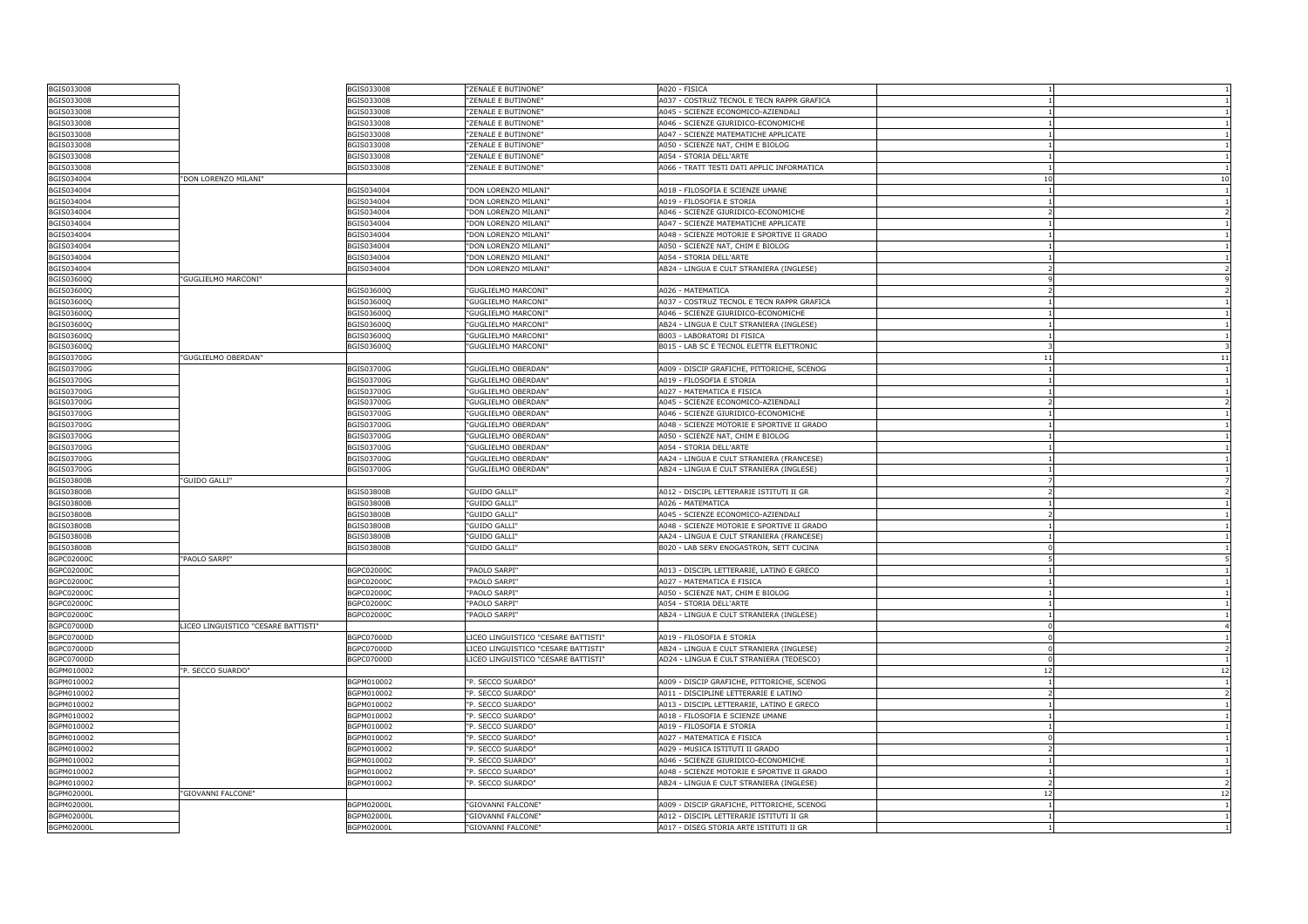| <b>BGPM02000L</b>                      |                          | BGPM02000L               | "GIOVANNI FALCONE"                                 | A019 - FILOSOFIA E STORIA                                                   |                          |                      |
|----------------------------------------|--------------------------|--------------------------|----------------------------------------------------|-----------------------------------------------------------------------------|--------------------------|----------------------|
| <b>BGPM02000L</b>                      |                          | BGPM02000L               | 'GIOVANNI FALCONE'                                 | A029 - MUSICA ISTITUTI II GRADO                                             |                          |                      |
| <b>BGPM02000L</b>                      |                          | 3GPM02000L               | "GIOVANNI FALCONE"                                 | 4046 - SCIENZE GIURIDICO-ECONOMICHE                                         |                          | $\overline{2}$       |
| <b>BGPM02000L</b>                      |                          | BGPM02000L               | "GIOVANNI FALCONE"                                 | A054 - STORIA DELL'ARTE                                                     |                          | -1                   |
| BGPM02000L                             |                          | BGPM02000L               | "GIOVANNI FALCONE"                                 | AA24 - LINGUA E CULT STRANIERA (FRANCESE)                                   |                          |                      |
| <b>BGPM02000L</b>                      |                          | BGPM02000L               | "GIOVANNI FALCONE"                                 | AB24 - LINGUA E CULT STRANIERA (INGLESE)                                    | $\mathcal{P}$            |                      |
| BGPM02000L                             |                          | 3GPM02000L               | "GIOVANNI FALCONE"                                 | AD24 - LINGUA E CULT STRANIERA (TEDESCO)                                    |                          |                      |
| BGPS02000G                             | "FILIPPO LUSSANA"        |                          |                                                    |                                                                             |                          | 10                   |
| BGPS02000G                             |                          | BGPS02000G               | "FILIPPO LUSSANA"                                  | A017 - DISEG STORIA ARTE ISTITUTI II GR                                     |                          | -1                   |
| BGPS02000G                             |                          | BGPS02000G               | "FILIPPO LUSSANA"                                  | A019 - FILOSOFIA E STORIA                                                   |                          |                      |
| BGPS02000G                             |                          | BGPS02000G               | "FILIPPO LUSSANA"                                  | A027 - MATEMATICA E FISICA                                                  |                          |                      |
| BGPS02000G                             |                          | BGPS02000G               | "FILIPPO LUSSANA"                                  | A029 - MUSICA ISTITUTI II GRADO                                             |                          |                      |
| BGPS02000G                             |                          | BGPS02000G               | "FILIPPO LUSSANA"                                  | A046 - SCIENZE GIURIDICO-ECONOMICHE                                         |                          | $\overline{1}$       |
| BGPS02000G                             |                          | BGPS02000G               | "FILIPPO LUSSANA"                                  | A048 - SCIENZE MOTORIE E SPORTIVE II GRADO                                  |                          | $\mathbf{1}$         |
| BGPS02000G                             |                          | BGPS02000G               | "FILIPPO LUSSANA"                                  | A054 - STORIA DELL'ARTE                                                     |                          |                      |
| BGPS02000G                             |                          | BGPS02000G               | "FILIPPO LUSSANA'                                  | A066 - TRATT TESTI DATI APPLIC INFORMATICA                                  |                          |                      |
| BGPS02000G                             |                          | BGPS02000G               | "FILIPPO LUSSANA"                                  | AA24 - LINGUA E CULT STRANIERA (FRANCESE)                                   |                          | -1                   |
| BGPS02000G                             |                          | BGPS02000G               | "FILIPPO LUSSANA"                                  | BA02 - CONV LINGUA STRANIERA (FRANCESE)                                     | $\Omega$                 |                      |
| <b>BGPS04000R</b>                      | "GALILEO GALILEI"        |                          |                                                    |                                                                             | 8                        |                      |
| BGPS04000R                             |                          | <b>BGPS04000R</b>        | "GALILEO GALILEI"                                  | A009 - DISCIP GRAFICHE, PITTORICHE, SCENOG                                  |                          |                      |
| <b>BGPS04000R</b>                      |                          | <b>BGPS04000R</b>        | 'GALILEO GALILEI"                                  | A018 - FILOSOFIA E SCIENZE UMANE                                            |                          |                      |
| <b>BGPS04000R</b>                      |                          | BGPS04000R               | "GALILEO GALILEI"                                  | A019 - FILOSOFIA E STORIA                                                   |                          | $\overline{1}$       |
| <b>BGPS04000R</b>                      |                          | 3GPS04000R               | "GALILEO GALILEI"                                  | A029 - MUSICA ISTITUTI II GRADO                                             |                          |                      |
| <b>BGPS04000R</b>                      |                          | BGPS04000F               | "GALILEO GALILEI"                                  | A046 - SCIENZE GIURIDICO-ECONOMICHE                                         |                          |                      |
| <b>BGPS04000R</b>                      |                          | <b>BGPS04000R</b>        | "GALILEO GALILEI"                                  | A050 - SCIENZE NAT, CHIM E BIOLOG                                           |                          |                      |
| <b>BGPS04000R</b>                      |                          | <b>BGPS04000R</b>        | 'GALILEO GALILEI"                                  | AB24 - LINGUA E CULT STRANIERA (INGLESE)                                    |                          | -1                   |
| <b>BGPS04000R</b>                      |                          | <b>BGPS04000R</b>        | "GALILEO GALILEI"                                  | AC24 - LINGUA E CULT STRANIERA (SPAGNOLO)                                   |                          | $\overline{1}$       |
| <b>BGPS05000B</b>                      | "LORENZO MASCHERONI"     |                          |                                                    |                                                                             | 11                       | 11                   |
| BGPS05000B                             |                          | <b>BGPS05000B</b>        | "LORENZO MASCHERONI"                               | A017 - DISEG STORIA ARTE ISTITUTI II GR                                     |                          |                      |
| <b>BGPS05000B</b>                      |                          | 3GPS05000B               | "LORENZO MASCHERONI'                               | A019 - FILOSOFIA E STORIA                                                   |                          |                      |
| <b>BGPS05000B</b>                      |                          | BGPS05000B               | "LORENZO MASCHERONI'                               | A026 - MATEMATICA                                                           |                          | $\overline{1}$       |
| <b>BGPS05000B</b>                      |                          |                          | "LORENZO MASCHERONI"                               | A027 - MATEMATICA E FISICA                                                  |                          | $\overline{1}$       |
|                                        |                          | 3GPS05000B<br>BGPS05000B | "LORENZO MASCHERONI"                               | A029 - MUSICA ISTITUTI II GRADO                                             |                          |                      |
| <b>BGPS05000B</b><br><b>BGPS05000B</b> |                          | 3GPS05000B               | 'LORENZO MASCHERONI'                               | A046 - SCIENZE GIURIDICO-ECONOMICHE                                         |                          |                      |
| <b>BGPS05000B</b>                      |                          | <b>BGPS05000B</b>        | "LORENZO MASCHERONI'                               | A048 - SCIENZE MOTORIE E SPORTIVE II GRADO                                  |                          | -1                   |
| <b>BGPS05000B</b>                      |                          | BGPS05000B               | "LORENZO MASCHERONI'                               | A050 - SCIENZE NAT, CHIM E BIOLOG                                           | $\overline{\phantom{a}}$ | $\overline{2}$       |
| <b>BGPS05000B</b>                      |                          | BGPS05000B               | "LORENZO MASCHERONI'                               | AB24 - LINGUA E CULT STRANIERA (INGLESE)                                    |                          |                      |
|                                        | "EDOARDO AMALDI"         |                          |                                                    |                                                                             |                          |                      |
| BGPS17000D<br>BGPS17000D               |                          | BGPS17000D               | "EDOARDO AMALDI"                                   | A026 - MATEMATICA                                                           |                          |                      |
| BGPS17000D                             |                          | BGPS17000D               | "EDOARDO AMALDI"                                   | A027 - MATEMATICA E FISICA                                                  |                          | $\overline{1}$       |
| BGPS17000D                             |                          |                          | "EDOARDO AMALDI"                                   | A045 - SCIENZE ECONOMICO-AZIENDALI                                          |                          |                      |
| BGPS17000D                             |                          | BGPS17000D               | "EDOARDO AMALDI'                                   | A048 - SCIENZE MOTORIE E SPORTIVE II GRADO                                  |                          |                      |
| BGPS17000D                             |                          | BGPS17000D<br>BGPS17000D | "EDOARDO AMALDI"                                   | A050 - SCIENZE NAT, CHIM E BIOLOG                                           |                          |                      |
| <b>BGRH01000P</b>                      | DI SAN PELLEGRINO TERME  |                          |                                                    |                                                                             |                          | 9                    |
| <b>BGRH01000P</b>                      |                          | BGRH01000P               | DI SAN PELLEGRINO TERME                            | A017 - DISEG STORIA ARTE ISTITUTI II GR                                     |                          | $\overline{1}$       |
|                                        |                          |                          |                                                    | A019 - FILOSOFIA E STORIA                                                   |                          |                      |
| <b>BGRH01000P</b>                      |                          | <b>BGRH01000F</b>        | DI SAN PELLEGRINO TERME                            |                                                                             |                          |                      |
| BGRH01000P                             |                          | BGRH01000P               | DI SAN PELLEGRINO TERME                            | A045 - SCIENZE ECONOMICO-AZIENDALI                                          |                          |                      |
| <b>BGRH01000P</b><br>BGRH01000P        |                          | 3GRH01000P               | DI SAN PELLEGRINO TERME<br>DI SAN PELLEGRINO TERME | 4046 - SCIENZE GIURIDICO-ECONOMICHE<br>A047 - SCIENZE MATEMATICHE APPLICATE |                          | $\overline{2}$       |
| <b>BGRH01000P</b>                      |                          | BGRH01000P               | DI SAN PELLEGRINO TERME                            | AA24 - LINGUA E CULT STRANIERA (FRANCESE)                                   |                          | $\overline{1}$       |
|                                        |                          | BGRH01000F               |                                                    |                                                                             |                          |                      |
| BGRH01000P                             |                          | BGRH01000P               | DI SAN PELLEGRINO TERME                            | AB24 - LINGUA E CULT STRANIERA (INGLESE)                                    |                          | 8                    |
| BGRH020009<br>BGRH020009               | "ALFREDO SONZOGNI"       |                          | "ALFREDO SONZOGNI"                                 |                                                                             |                          |                      |
| BGRH020009                             |                          | BGRH020009<br>BGRH020009 | "ALFREDO SONZOGNI"                                 | A017 - DISEG STORIA ARTE ISTITUTI II GR                                     |                          | -1<br>$\overline{1}$ |
| BGRH020009                             |                          | BGRH020009               |                                                    | A019 - FILOSOFIA E STORIA                                                   |                          |                      |
|                                        |                          |                          | "ALFREDO SONZOGNI"                                 | A026 - MATEMATICA                                                           |                          |                      |
| BGRH020009<br>BGRH020009               |                          | BGRH020009               | "ALFREDO SONZOGNI"                                 | A046 - SCIENZE GIURIDICO-ECONOMICHE                                         |                          |                      |
|                                        |                          | 3GRH020009               | "ALFREDO SONZOGNI'                                 | A050 - SCIENZE NAT, CHIM E BIOLOG                                           |                          |                      |
| BGRH020009                             |                          | BGRH020009               | "ALFREDO SONZOGNI"                                 | A066 - TRATT TESTI DATI APPLIC INFORMATICA                                  | $\Omega$                 | -1<br>$\overline{1}$ |
| BGRH020009                             |                          | BGRH020009               | "ALFREDO SONZOGNI"                                 | AA24 - LINGUA E CULT STRANIERA (FRANCESE)                                   |                          |                      |
| BGRH020009                             |                          | BGRH020009               | "ALFREDO SONZOGNI"                                 | AB24 - LINGUA E CULT STRANIERA (INGLESE)                                    | $\Omega$                 |                      |
| <b>BGSL01000T</b>                      | ' GIACOMO E PIO MANZU' " |                          |                                                    |                                                                             |                          |                      |
| <b>BGSL01000T</b>                      |                          | BGSL01000T               | GIACOMO E PIO MANZU'                               | A008 - DISCIP GEOM, ARCH, ARRED, SCENOTEC                                   |                          | $\overline{z}$       |
| <b>BGSL01000T</b>                      |                          | BGSL01000T               | GIACOMO E PIO MANZU'                               | A009 - DISCIP GRAFICHE, PITTORICHE, SCENOG                                  |                          | $\overline{2}$       |
| <b>BGSL01000T</b>                      |                          | <b>BGSL01000T</b>        | GIACOMO E PIO MANZU'                               | A010 - DISCIPLINE GRAFICO-PUBBLICITARIE                                     |                          |                      |
| <b>BGSL01000T</b>                      |                          | BGSL01000T               | GIACOMO E PIO MANZU'                               | A014 - DISCIP PLAST. SCUL. SCENOPLAST.                                      |                          |                      |
| <b>BGSL01000T</b>                      |                          | 3GSL01000T               | GIACOMO E PIO MANZU' "                             | 4019 - FILOSOFIA E STORIA                                                   |                          |                      |
| <b>BGSL01000T</b>                      |                          | BGSL01000T               | GIACOMO E PIO MANZU' "                             | AB24 - LINGUA E CULT STRANIERA (INGLESE)                                    |                          |                      |